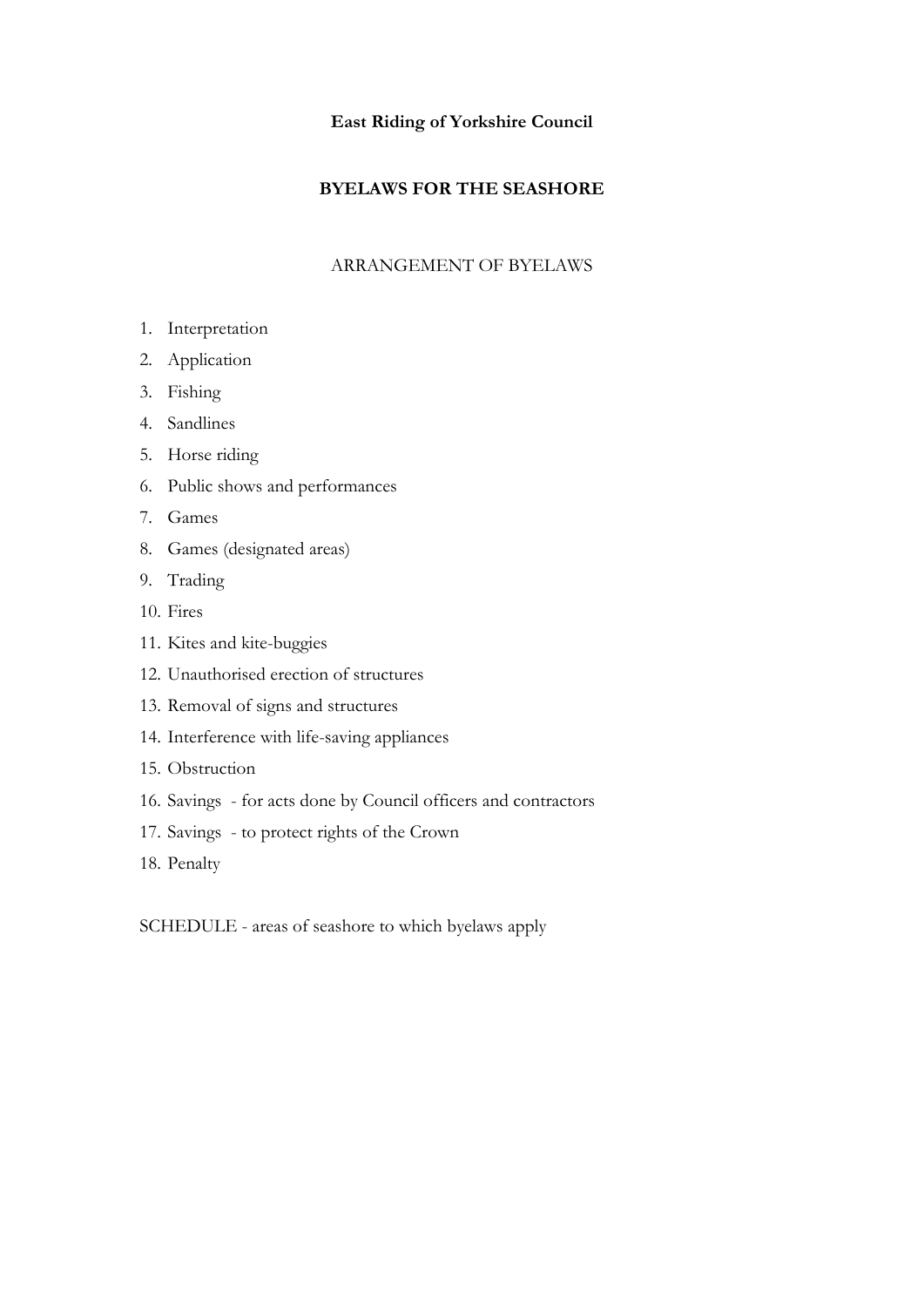Byelaws made under section 82 of the Public Health Acts Amendment Act 1907 by East Riding of Yorkshire Council for the prevention of danger, obstruction, or annoyance to persons using the seashore*.* 

### **Interpretation**

1. In these byelaws:

"the Council" means East Riding of Yorkshire Council;

 "designated" in relation to a route or area means set aside for a specified purpose, the route or area and the purpose to be indicated by notices placed in a conspicuous position;

 "seashore" means all that area of beach and foreshore including all steps, ramps, paths and jetties from time to time situated between the level of low water mark of medium tides and the promenade

## **Application**

2. These byelaws apply to all the areas of seashore that border the district of East Riding of Yorkshire unless otherwise stated.

# **Fishing**

3. No person shall fish from the seashore in such a manner as to cause danger, obstruction or annoyance to any person using the seashore

### **Sandlines**

4. No sandlines shall be laid in such a position as to be likely to cause injury to any person using the seashore, and all sandlines shall be visibly marked

# **Horse riding**

- 5. (a) No person shall break in, ride or drive any horse or other animal in the areas listed in the Schedule, except on a designated route for horse riding;
	- (b) Where horse riding is permitted, no person shall break in, ride or drive any horse or other animal in such a manner as to cause danger or annoyance to any other person.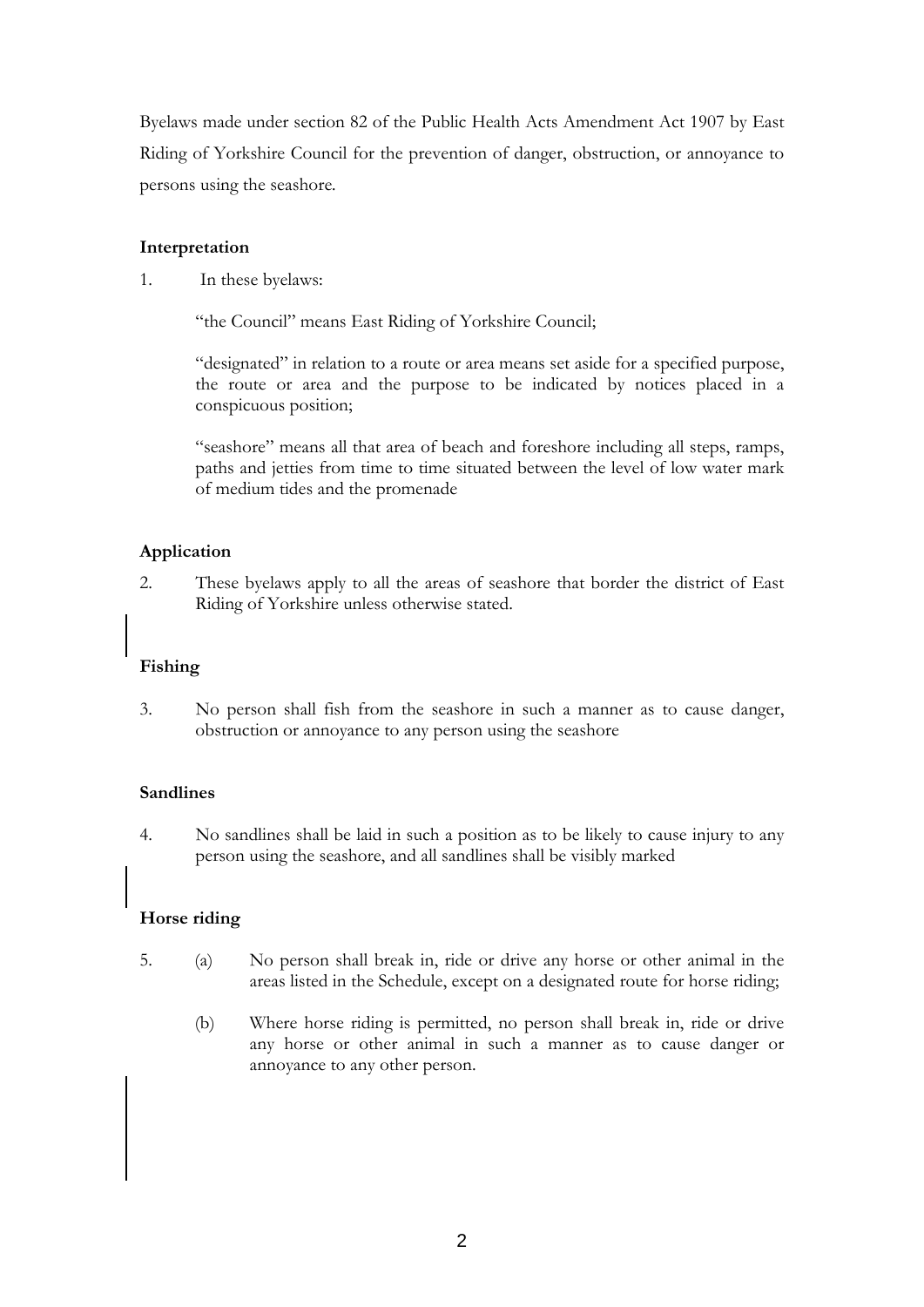#### **Public shows and performances**

- 6. (a) No person shall deliver any lecture, sermon or speech or perform any music, or hold any entertainment except in a designated area for such performances;
	- (b) No person shall use any designated area for performances in such a manner as to cause obstruction or annoyance to any person using it for any purpose for which it has been set apart.

### **Games**

- 7. No person shall on the seashore play or participate in any game or sport so as to cause danger, obstruction or annoyance to any person.
- 8. (1) Where the Council has set aside a designated area for a particular sport or game, no person shall participate in that game or sport except in the designated area.
	- (2) No person shall obstruct any person from using a designated area for the purpose for which it is set aside

### **Trading**

- 9. No person shall—
	- (a) sell or hawk any article or any food or drink;
	- (b) advertise or solicit custom for any service; or
	- (c) distribute handbills, circulars or advertisements,

 in such a manner as to cause obstruction or annoyance to any person on the seashore.

### **Fires**

- 10. (1) No person shall on the seashore light a fire, or place, throw or drop a lighted match or any other thing likely to cause a fire.
	- (2) Byelaw 12(1) shall not apply:-
		- (i) in a designated area for barbecues, to the lighting or use in such a manner as to safeguard against damage or danger of a properly constructed camping stove or barbecue in such a manner as to safeguard against damage or danger; or
		- (ii) to the lighting of a fire on the seashore with the consent of the Council.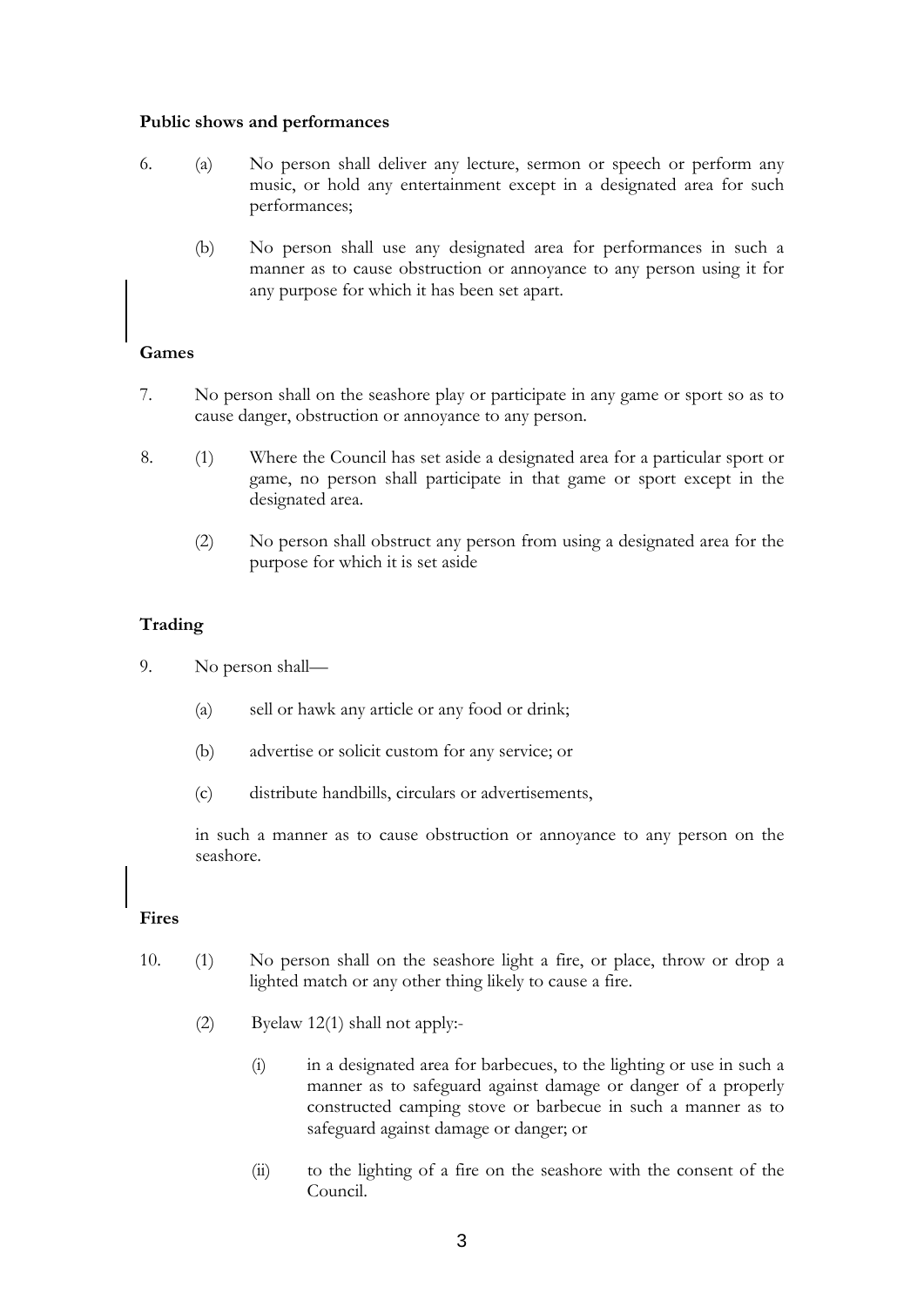### **Kites and kite buggies**

- 11. (a) No person shall on the seashore fly any kite or drive any vehicle powered by a kite except in a designated area for such activities;
	- (b) In a designated area for such activities, no person shall fly a kite or drive any vehicle powered by a kite in such a manner as to cause danger, nuisance or annoyance to any other person on the seashore.

### **Unauthorised erection of structures**

- 12. (a) No person shall erect or place on the seashore any booths, tents, sheds, stands, stalls, shows, exhibitions, swings, roundabouts, or any other structure, whether fixed or movable, except in a designated area for such structures;
	- (b) Byelaw 7(a) shall not apply to the use of personal windbreaks.

## **Removal of signs and structures**

13. No person shall without reasonable excuse remove from the seashore or displace any barrier, post or seat or any part of any structure or ornament or any notice or flag displayed by or on behalf of the Council or any other competent authority.

### **Interference with life-saving appliances**

14. No person shall except in case of emergency remove from the seashore or displace any life-saving appliance provided by or on behalf of the Council or any other competent authority.

# **Obstruction**

- 15. No person shall on the seashore―
	- (a) obstruct any officer of the Council in the proper execution of his duties;
	- (b) obstruct any person carrying out an act which is necessary to the proper execution of a contract with the Council.

### **Savings**

- 16. It shall not be an offence under these byelaws for an officer of the Council to do anything necessary to the proper execution of his duty or for any person acting in accordance with a contract with the Council to do anything necessary to the proper execution of that contract.
- 17. Nothing in or done under these byelaws shall―